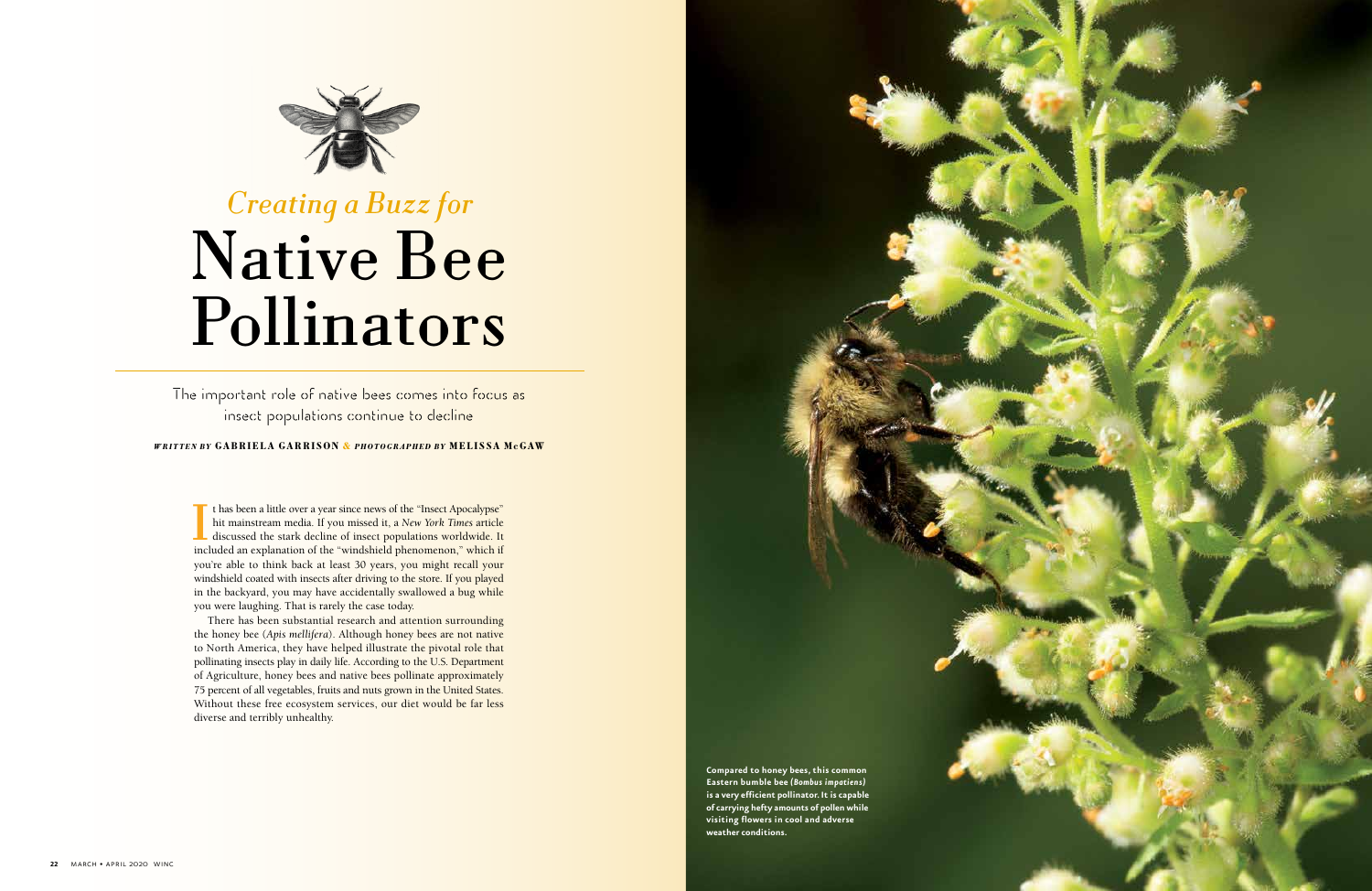



**Top: A sweat bee** *(Halictus ligatus)* **pollinates a black-eyed Susan. Above: Evidence that a leafcutter bee has visited this plant. Left: And here is the culprit: a male leafcutter.**

Sadly, native bees are afforded less appre ciation and concern despite their significant economic and ecological value. Some native bee populations have decreased significantly due to habitat loss, fragmentation and pesti cide use. In North Carolina, there are over 500 species of native bees. In the United States, there are more than 4,000 native bee species. They occur in an assortment of sizes, shapes and colors, have different seasons of activity and carry pollen in various places on their body.

Most of our native bees are solitary, nest ing in the ground, hollow stems or secluded areas that allow for secrecy. However, there are species that are social and form colo nies. Interestingly, bees are descended from wasps, insects that are primarily carnivo rous. At some point on the evolutionary tree, certain wasps discovered the highly nutri tive value of pollen for their brood and switched their forage preference, creating the first line of bees.

## Meet the Natives

Mason and leafcutter bees (family Megach ilidae) are commonly found across North Carolina. They are solitary bees that nest in hollow stems or rotting wood. The term, Megachile, means large-lipped and likely references their hefty mandibles. Leafcutter bees need strong jaws to clip leaves that will eventually line their multi-chambered nests. In the summer, females will lay one egg per

chamber, laboriously create and deposit a "pollen ball" made from pollen and nectar, then seal the chamber with chewed up leaves. The developing young will feast on the protein and carbohydrate-rich pollen ball for several weeks, then overwinter as prepupae inside their cocoons. In the spring, they will rapidly complete development and emerge from their individual chambers.

Mason bees fashion similar nests but use mud or leaf-pulp walls to separate each chamber. Both leafcutter and mason bees have pollen-carrying hairs on their abdomen, allowing an effective spread of pollen from flower to flower. Even though solitary bees have separate nest sites, they are often in proximity to other bees. If you pay attention, you'll notice how quickly bees enter and exit their nest. I used to wonder: How do they recognize their nest when they're mov ing so quickly? Each female secretes a unique scent at the entrance of the tunnel that helps her find the corresponding entrance.

On the flip side, mining bees (family Andrenidae) nest in the ground. Some nest an inch below the surface, while others dig down a foot. In the western part of the coun try, there is a record for a mining bee that dug 9 feet underground. Entomologists are still scratching their heads about that one. Like other solitary bees, the female will create a chamber, lay an egg on a pollen ball and seal the chamber. Interestingly, all female bees in this family produce a waterproof secretion to line their nests. This protects the developing larvae from mois ture and bacteria present in the soil.

Although they are solitary nesters, mining bees may form large aggregations in the spring. Some species in this family share the same nest entrance but will use their own individual tunnel. Mining bees are often the first to emerge on warm days in early spring.

If you are walk ing along sandy or sparsely vege tated ground and notice a large group of flying insects hovering

near the surface, don't be alarmed. It's likely your neighborhood mining bees emerging from their winter slumber.

Another common bee in North Carolina is the sweat bee (family Halictidae). While many of these striking bees are metallic green, some can also be black or brown in coloration. There are many species in this family known to land on people and sip



their sweat, presumably to gather salts or other needed minerals.

Last summer, sweat and carder bees (family Megachilidae) landed on my arm while I was in the woods. I was not alarmed, but there is a common misconception that all bees are aggressive and sting. If a bee stings, it is likely doing so in defense of its hive or colony. Since most of our native bees are solitary, there is nothing to defend. Furthermore, only females can sting. The stinger is historically thought to have been an apparatus for laying eggs, but through the scale of evolution, its function has changed. I've spent endless hours in the woods, exploring flowers and bushes looking for bees. In countless (futile) attempts to take decent pictures, I've been extremely close to many species of bees and have not been stung yet.

Bumble bees (family Apidae) are truly social insects that are opportunistic nesters. Each spring, a bumble bee queen will emerge from winter hibernation and begin her search

*Most of our native bees are solitary, nesting in the ground, hollow stems or secluded areas that allow for secrecy.*

GABRIELA GARRISON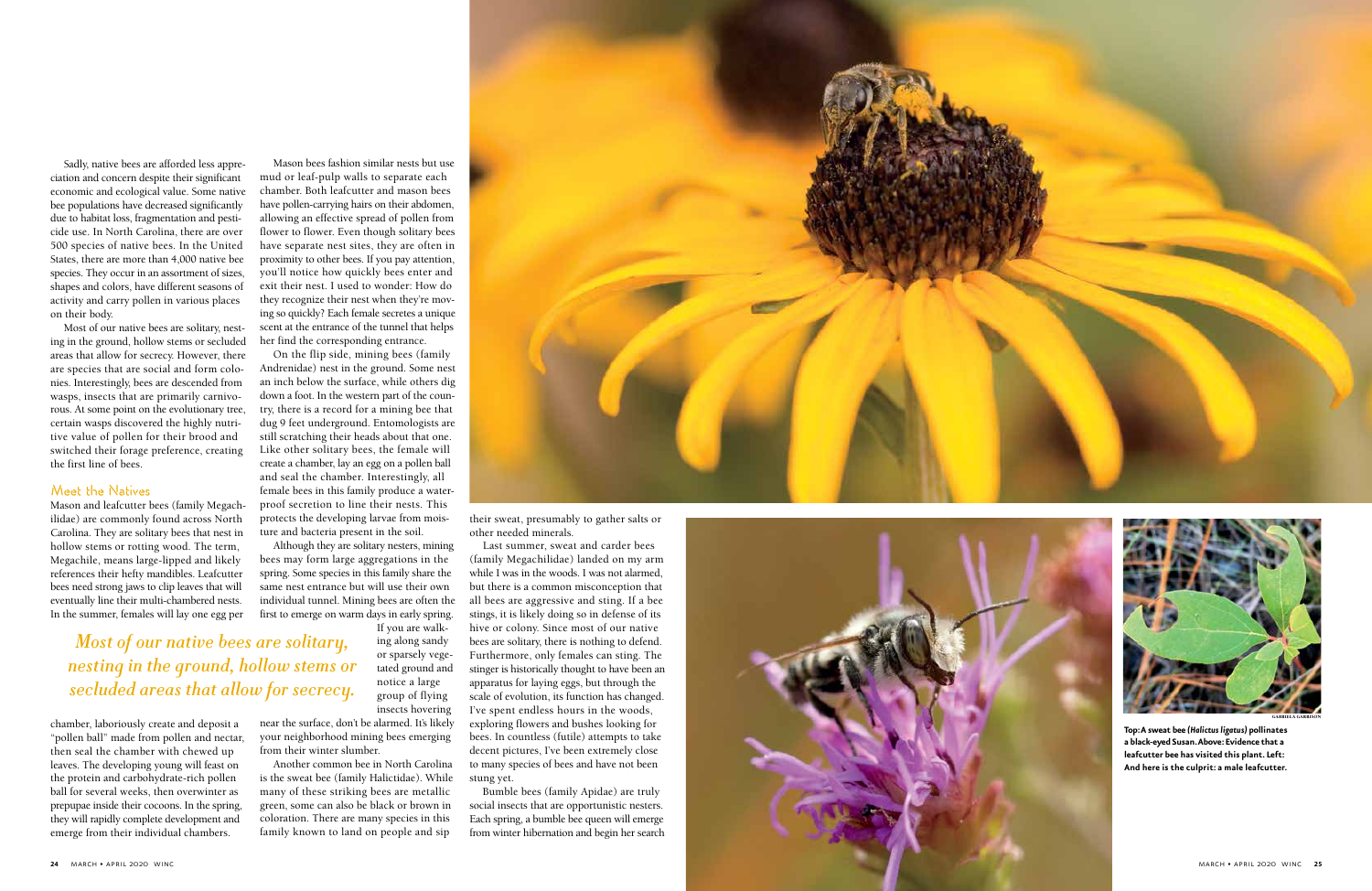for a suitable nesting site. This may include an abandoned rodent burrow, a hollow log or an unoccupied bird house. I recently found an American bumble bee (*Bombus pensylvanicus*) colony in the foundation of a trailer at my office site.

Once a site is chosen, the queen bumble bee will collect pollen and nectar that will sustain the colony she is about to create. Having already mated the previous fall, she will lay eggs on pollen balls. After four to five weeks, these eggs will become the first generation of workers. They will collect resources while the queen remains in the colony and continues laying eggs. Colonies can range from 50 to several hundred bees. At the end of the summer, a new queen will leave the colony, mate, overwinter and then emerge the following spring to start the cycle again. Each colony will perish at summer's end, leaving the queen to carry on future generations.

Carpenter bees (*Xylocopa virginica*) are also in the Apidae family. However, despite their similar appearance, they are not bumble bees. The most obvious difference is their black, shiny abdomen, which is a stark contrast to a bumble bee's hairy abdomen. They do not nest in traditional colonies, but instead drill tunnels into wooden structures. Historically, they nested in dead branches or trees, but the presence of homes and associated infrastructure has expanded their horizons.

The nesting cycle for carpenter bees is interesting because it differs from other bees. I have discussed species that overwinter as developing larvae as well as those represented solely by an overwintering queen. Carpenter bees enter their overwintering refuge as adults and emerge in the spring to search for forage and a mate. Once the female carpenter bee has mated, she will collect resources, create a nesting site and

lay eggs. Like leafcutter bees, she will create one chamber and pollen ball for each egg. Instead of leaves or mud, she will use chewed up wood to construct the dividing wall. The males are likely to die in late spring, but the females will persist into the summer. They are less active during this time and are sometimes found guarding their nest. By late summer, the next generation of bees will emerge and collect resources to sustain themselves for hibernation through the winter.

Because of the damage they cause, carpenter bees are not a welcome sight in some neighborhoods. I can sympathize: My kids have a cedar swing set that has been decimated by carpenter bees. To add insult to injury, pileated woodpeckers have furthered the destruction by creating cavernous holes in attempts to get the larvae. Having said that, I am still excited to see carpenter bees around my house. They are generalist feeders that visit many types of flowers. Because of

their large bodies, they can carry copious amounts of pollen, making them potentially good pollinators.

Dr. Elsa Youngsteadt, professor in the Department of Applied Ecology at N.C. State University (NCSU), studies carpenter bees in her lab. She is working to find answers for people who worry that carpenter bees will destroy their homes. She is also investigating how their habits may be changing as they adapt to living in man-made structures. She has partnered with the NCSU College of Veterinary Medicine to X-ray nests so she can study their behavior without inhibiting their activity.

## Studying for the Future

In another ongoing project, the N.C. Wildlife Resources Commission has partnered with Dr. Youngsteadt to learn more about native bee diversity across the state. Last summer, biologists from the Commission and the





U.S. Fish & Wildlife Service collected bees at From June to October, once every two

four game lands to determine species presence: Sandy Mush (Mountains), Butner-Falls of Neuse (Piedmont), Sandhills (Sandhills) and Holly Shelter (Coastal Plain). Three sites with different burn prescriptions were selected at each game land, totaling 12 sites. weeks, biologists placed 30 bee bowls at each site and actively netted for bees throughout the day. Dr. Youngsteadt and members of her lab are pinning and identifying the specimens that were collected. We hope to continue this work for the next three to five years to determine baseline diversity and impacts from fire. This information could guide conservation









**The author sets out a bee bowl to help capture bees and gain a better understanding of bee populations.**